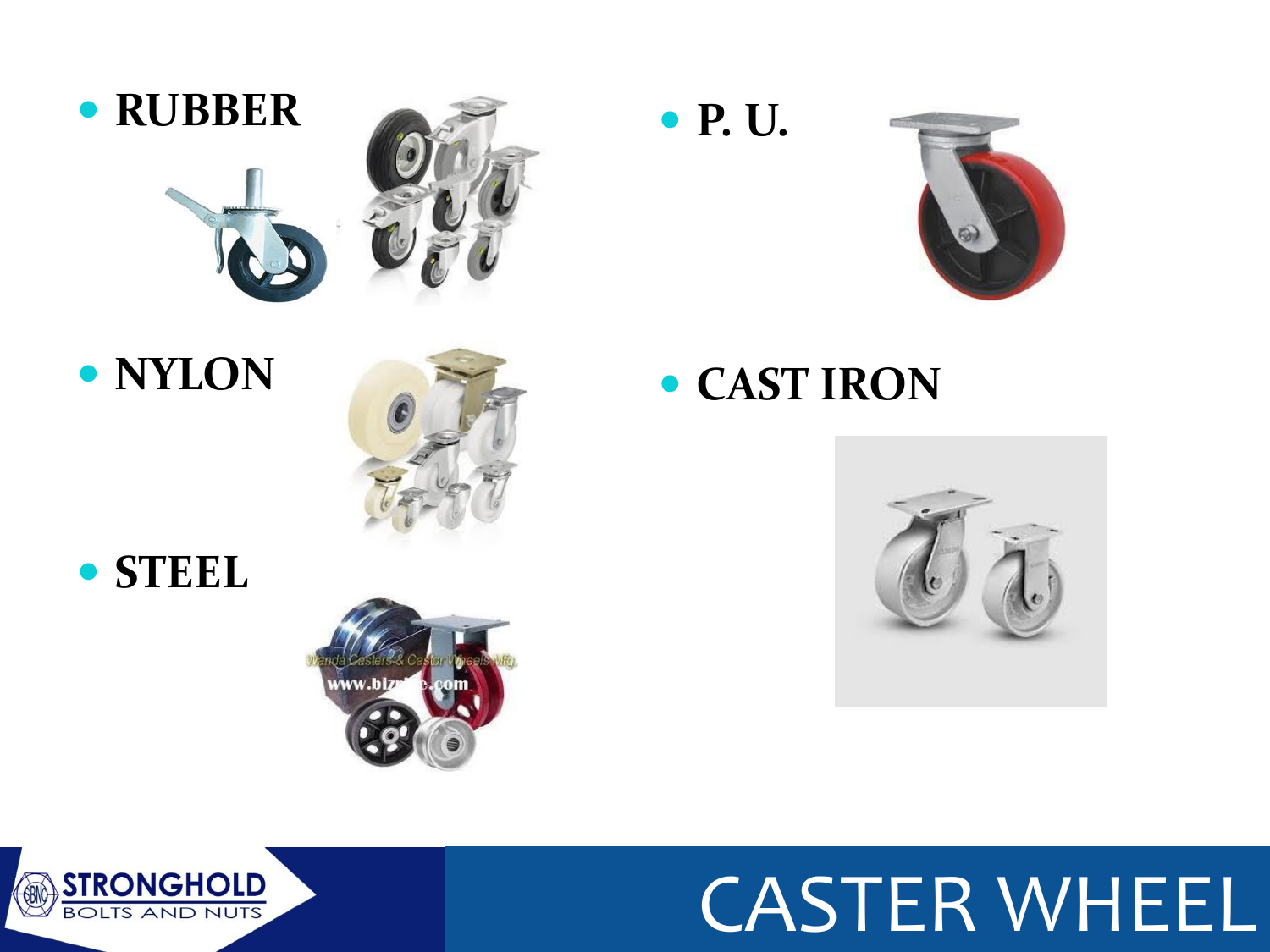







 **MERSURING TOOLS SERIES**

**CUTTING TOOLS SERIES**



**WRENCH SERIES**



 **AUTO-MOTIVE TOOLS SERIES**





# HAND TOOLS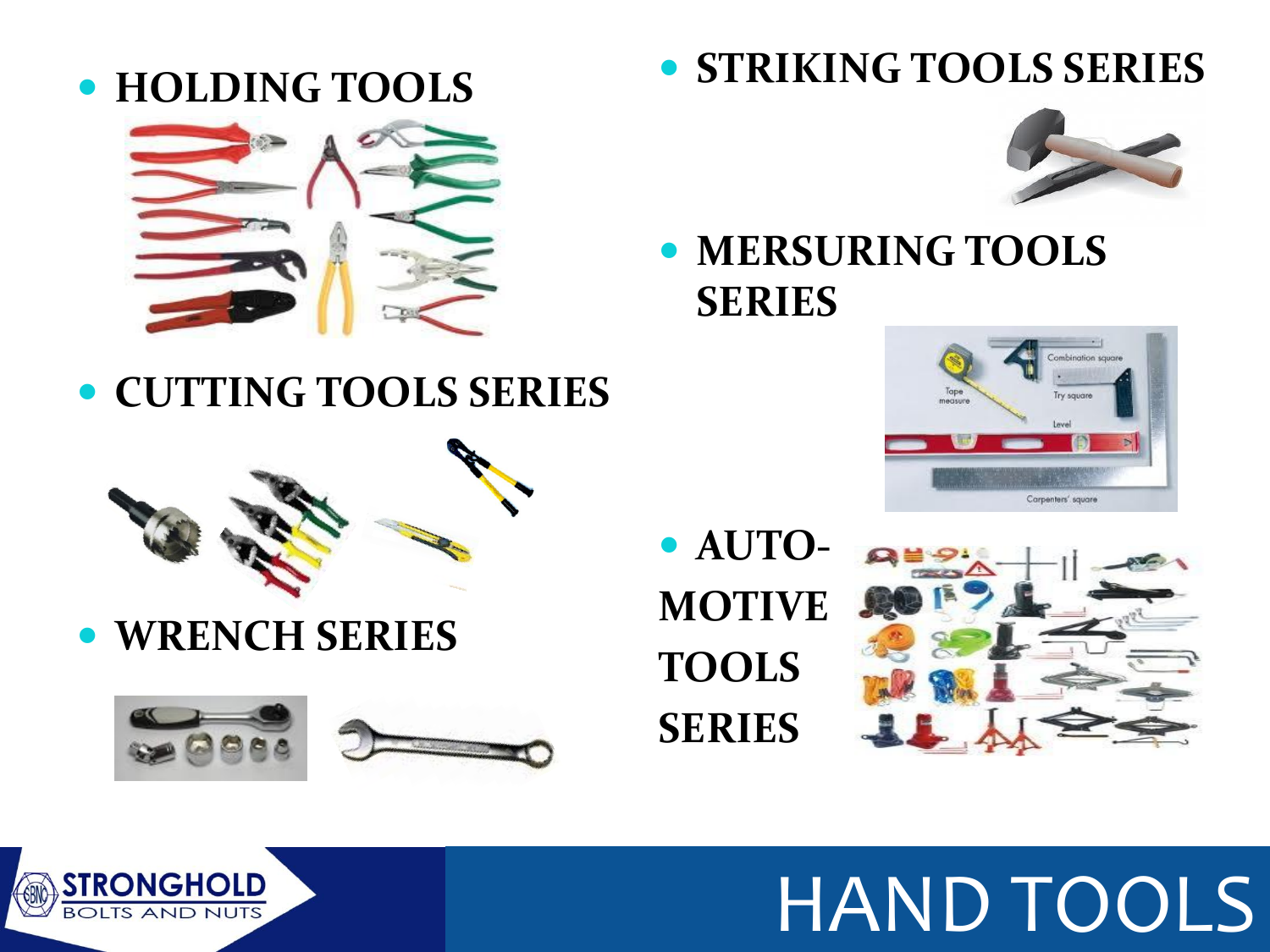

# HAND TOOLS









**SERIES** 

**ELECTRICAL TOOLS** 

#### **UPHOLSTER & AIR TOOLS SERIES**

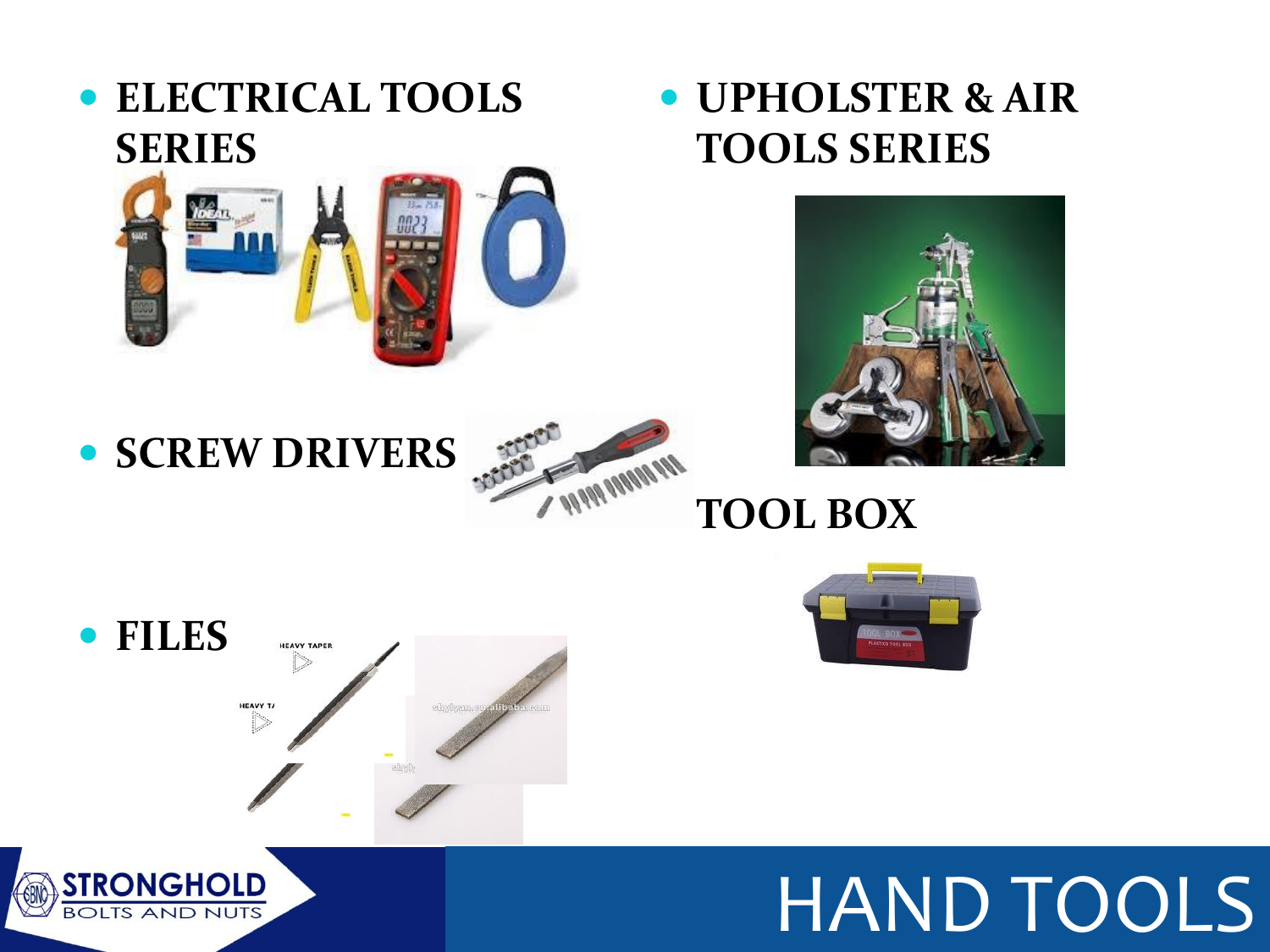#### **DRILL BIT**

- HSS STEEL DRILL BIT
- STAINLESS COLBALT DTILL BIT



- GRANITTE DRILL BIT
- MASORY DRILL BIT
- SDS ROTARY DRILL BIT



**TOOL BIT**



**END MILL**



# **TONGATIP**



- GLASS/TILE DRILL BIT
- AUGUR BIT
- FLAT WOOD BIT



## **• CENTER DRILL**





# HAND TOOLS

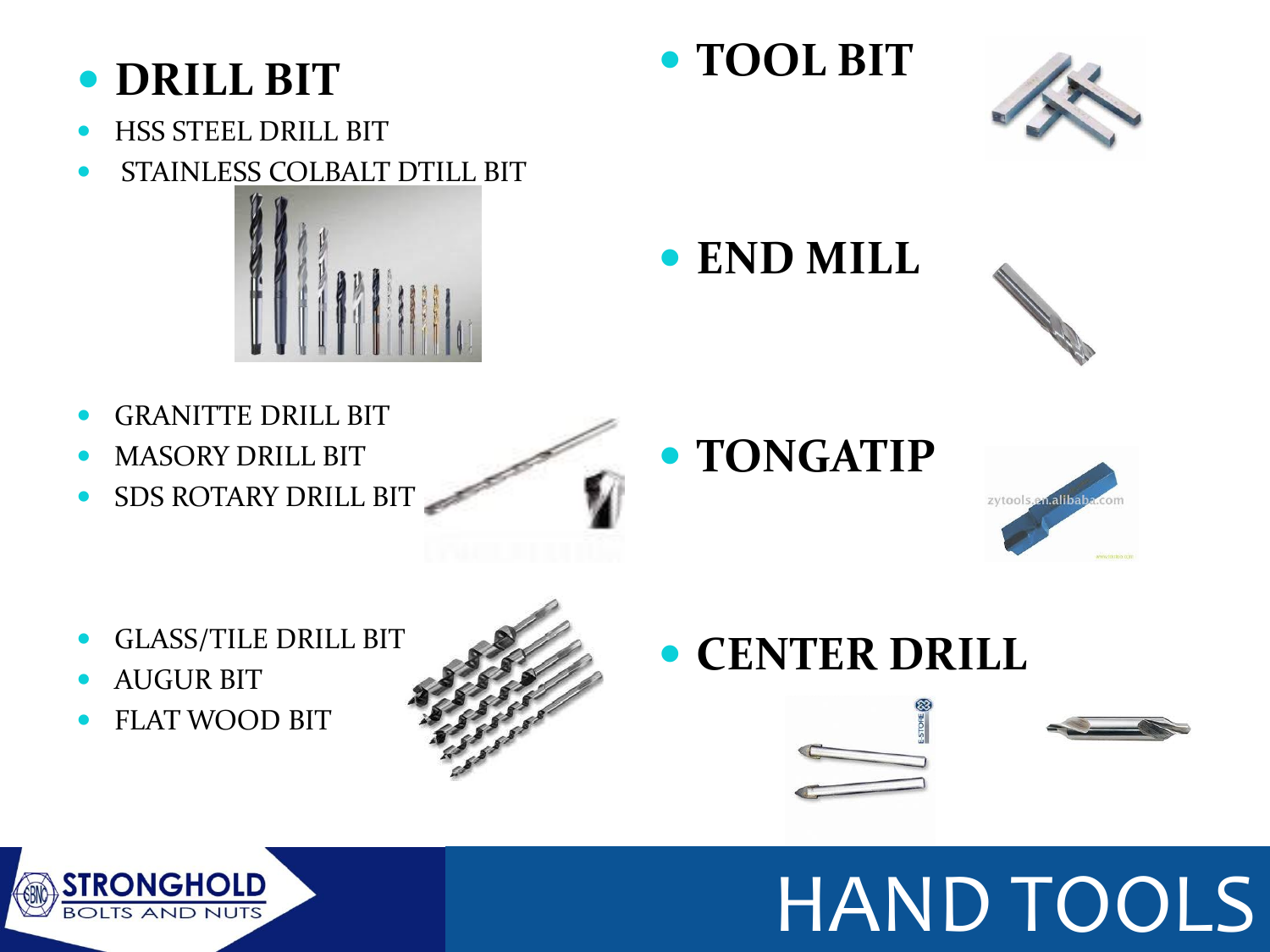- **ABRASIVE**
- **MOUNTES STONE**



- **CUT OFF WHEEL**
- **DEPRESS WHEEL**





**CIRCULAR BRUSH**





#### **DIAMOND BLADE**



**SANDING/FLAP DISC**



HAND TOOLS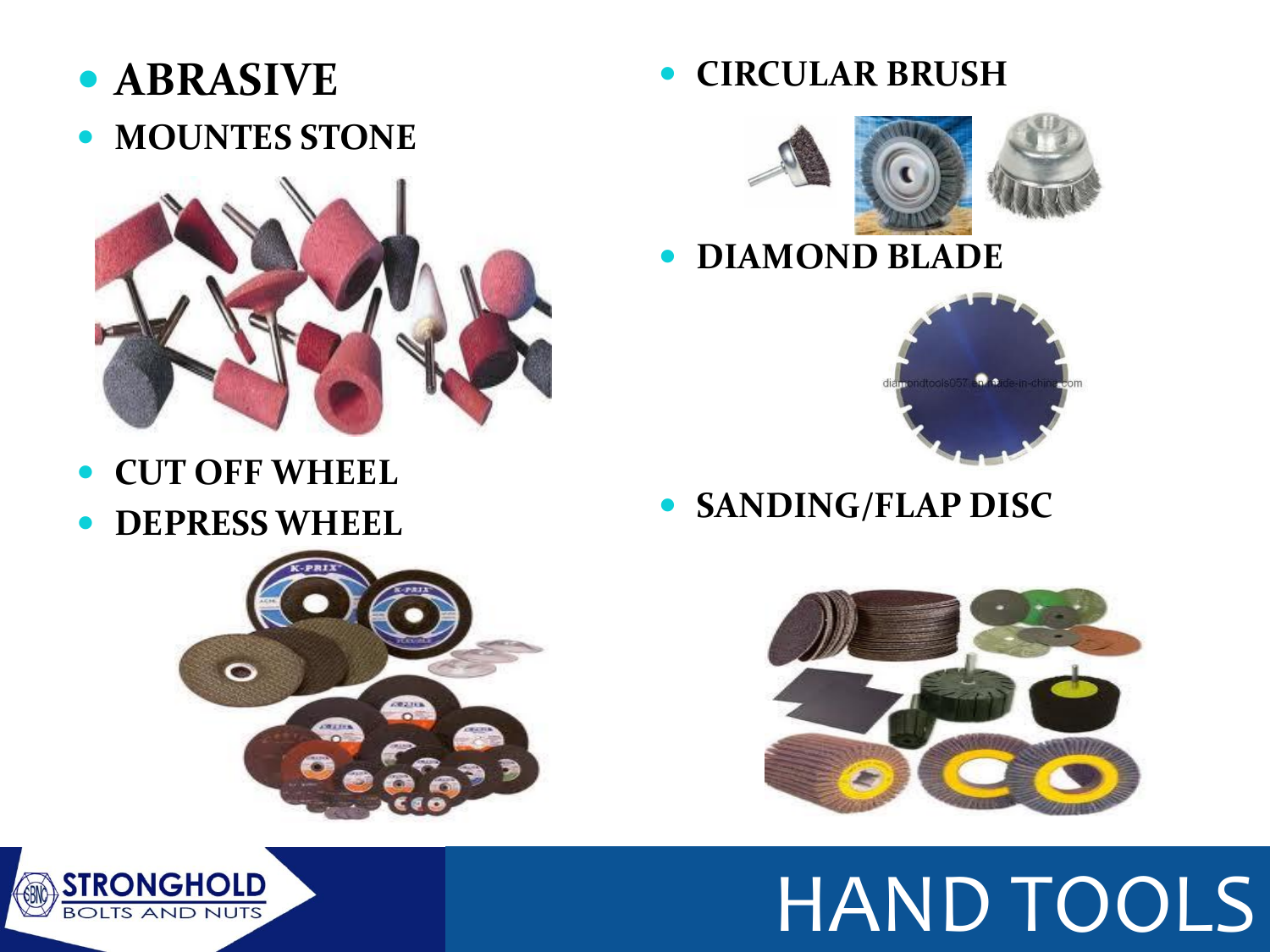**LOOP HANGER**



**CLEVIS HANGER**



**CONDULT PIPE** 





 **EMT 2 HOLE CLAMP**

**• HOSE CLAMP** 

**EMT 1 HOLE**

**CLAMP**



- **UNISTRAP**
- **CLAMP**



**PVC CLIP**





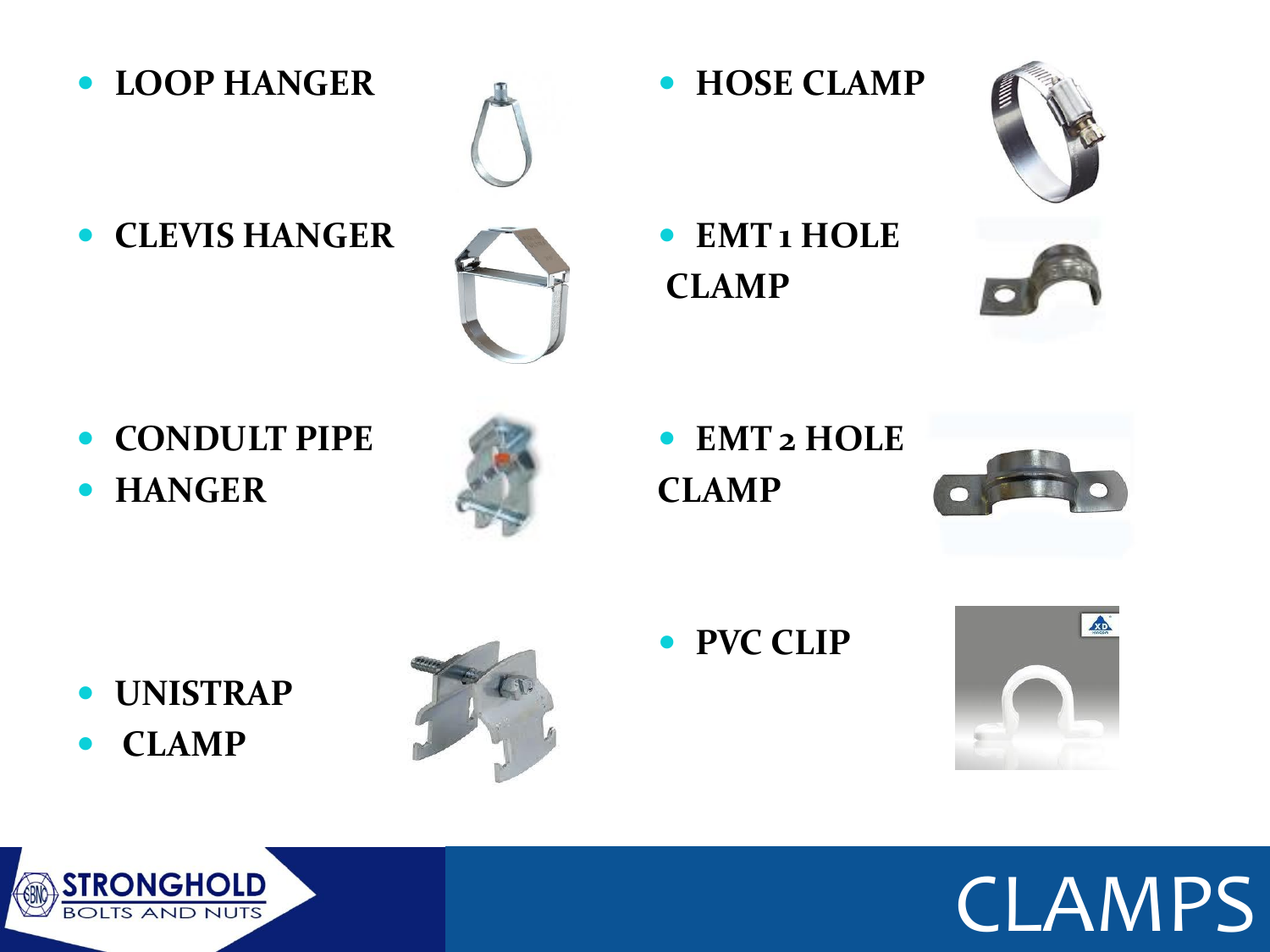- **EMT CONNECTOR**
- **EMT CLOUPLING EMT LIQUID TIGHT**
- **STRAIGHT CONNECTOR**







### **LOCK PIN**



**BASE JACK**



CLAMPS

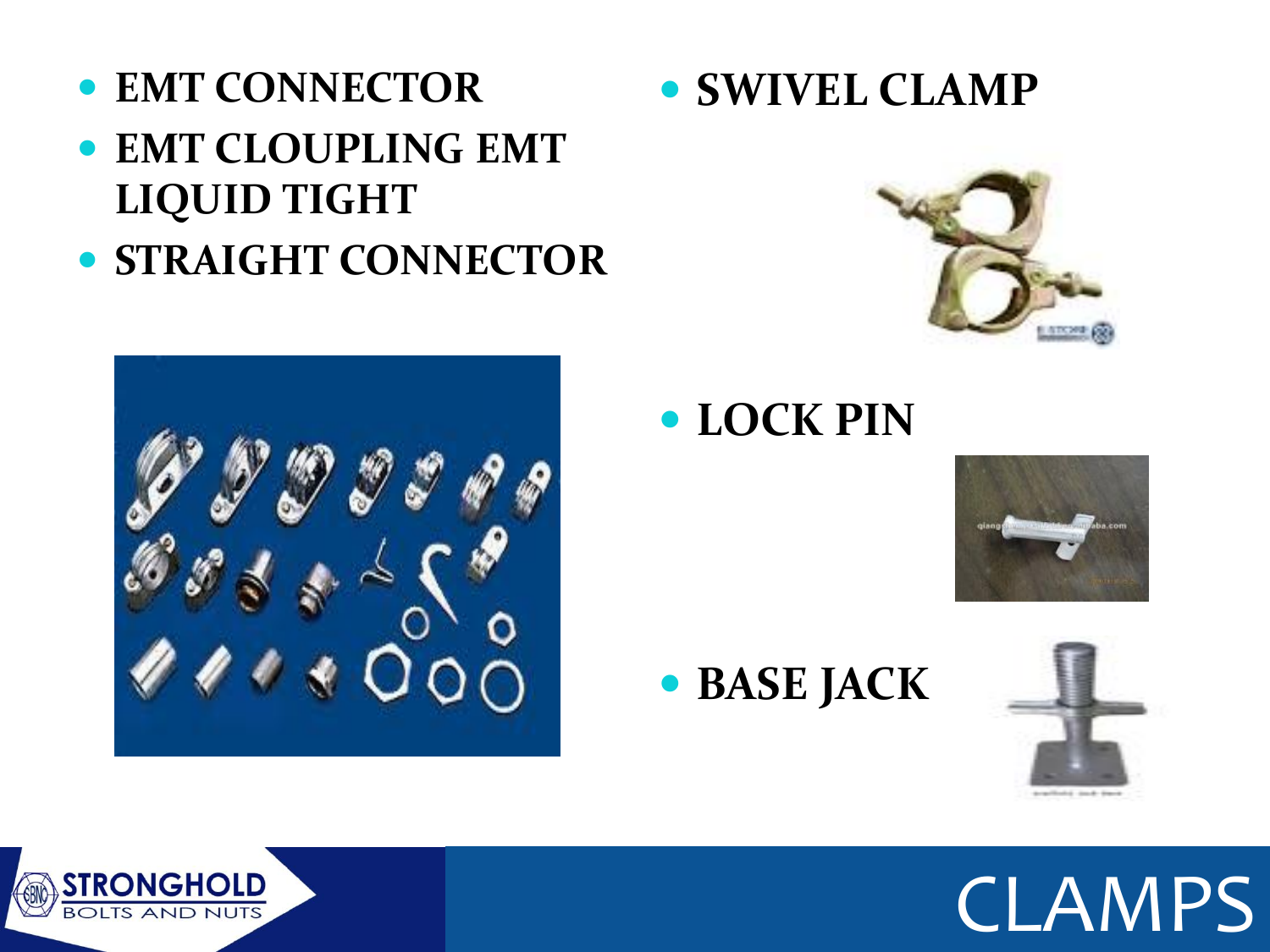- **SNAP HOOK**
- **QUICK LINE**
- **SWIVEL EYE**
- **CHAIN SHACKLE**



 **TACKLE PULLEY**



### **TUMBUCKLE**



**CABLE CLIP**





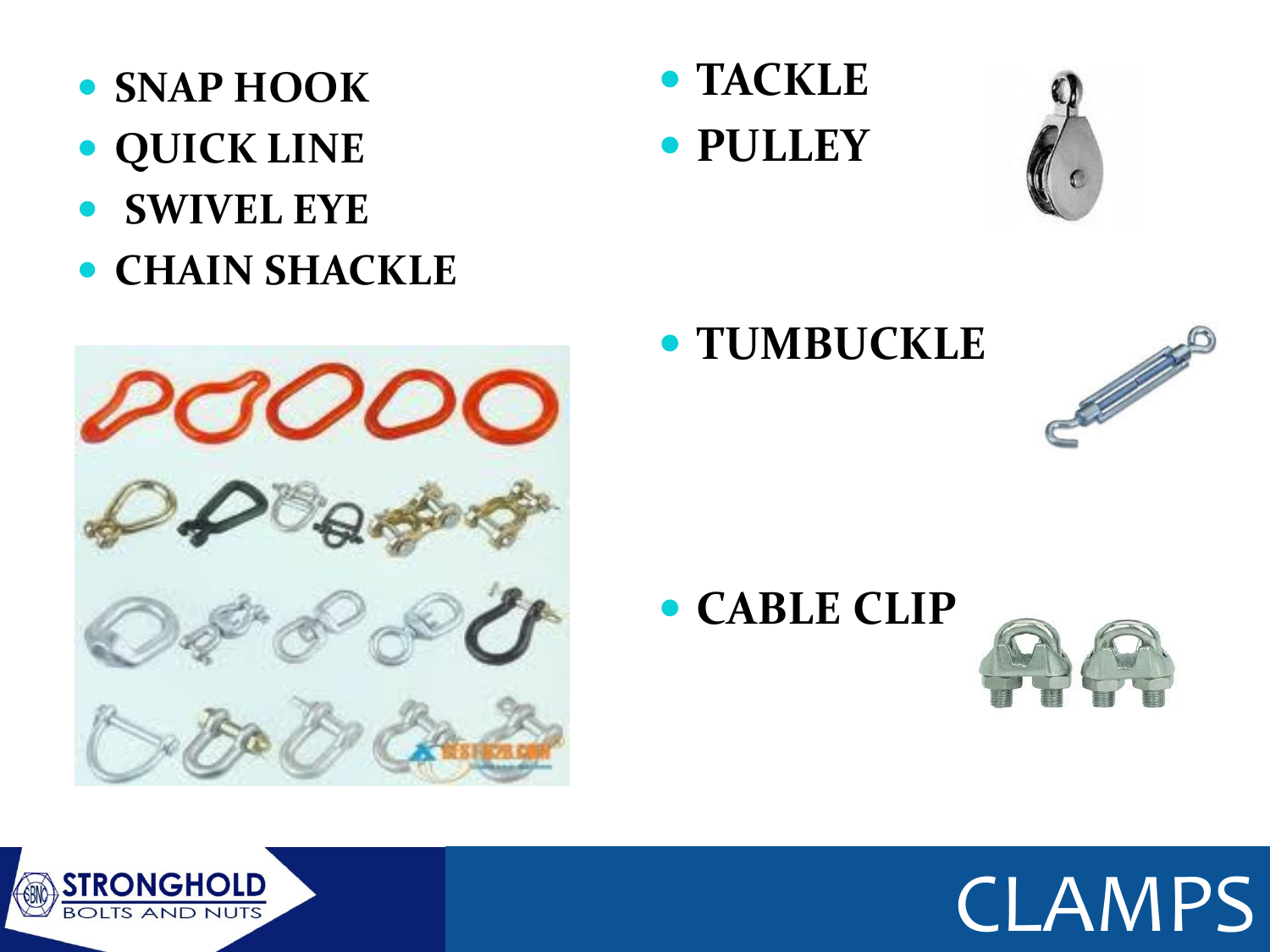#### **C CLAMP**



#### **GEAR PULLER**







#### **PIPE VISE**





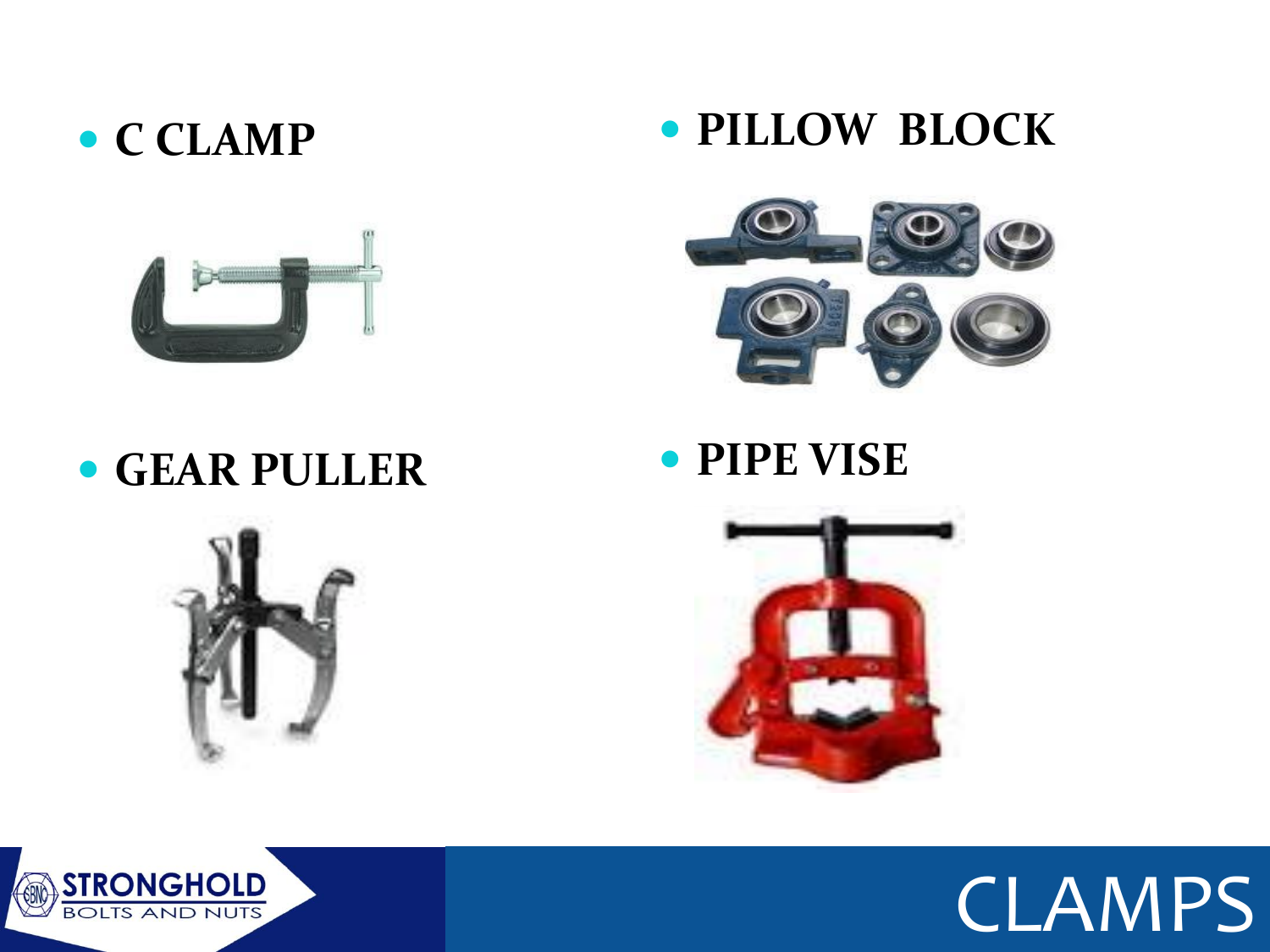

#### **METAL CEILING**

#### **Metal Ceiling for Middle East**



METAL CEILING

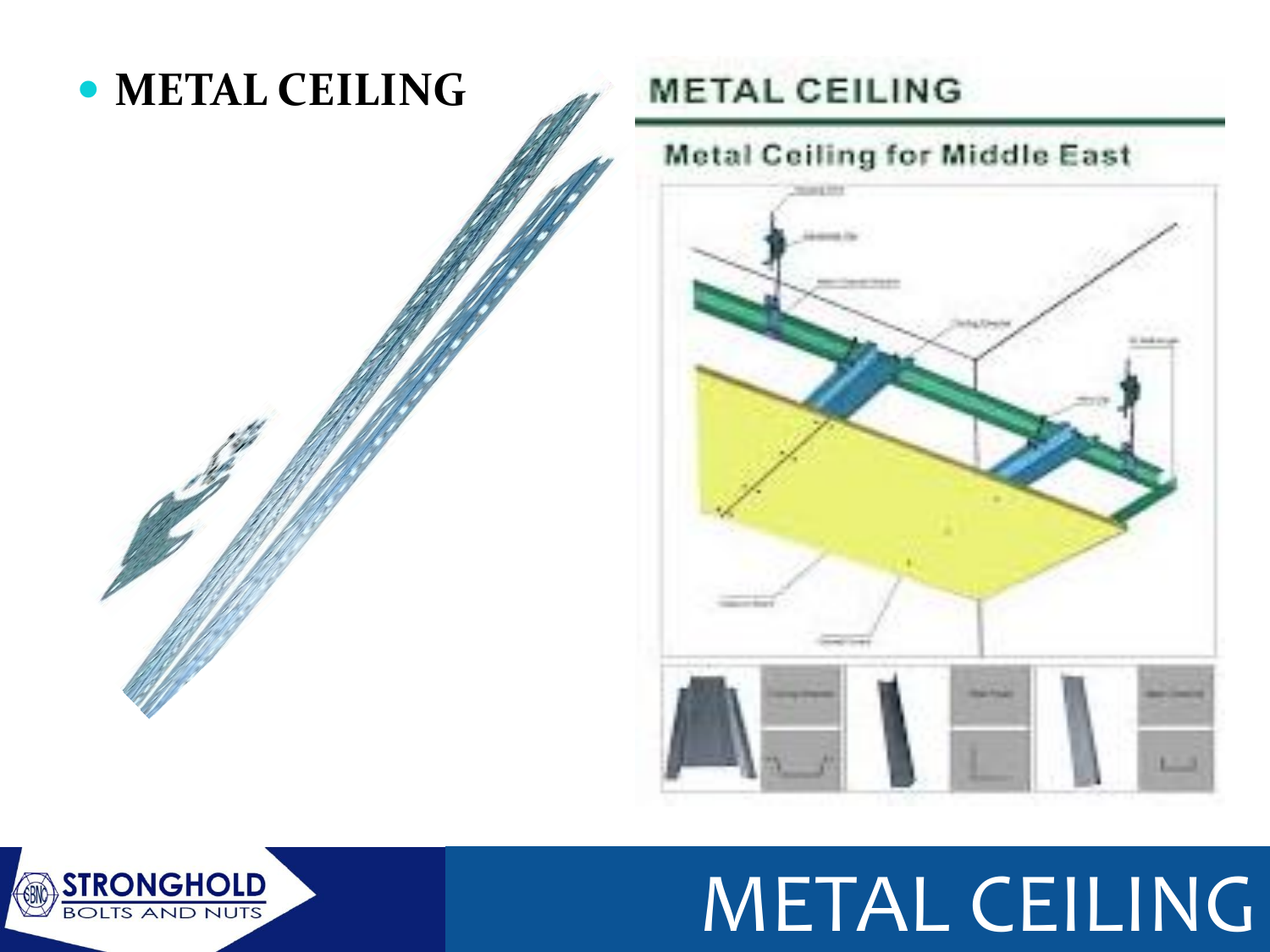



## **SAFETY HELMET**



#### **FACE MASK**



 **SAFETY SHOES/BOOTS**

### **• SAFETY GOGGLE**







## LABOURING TOOLS SERIES